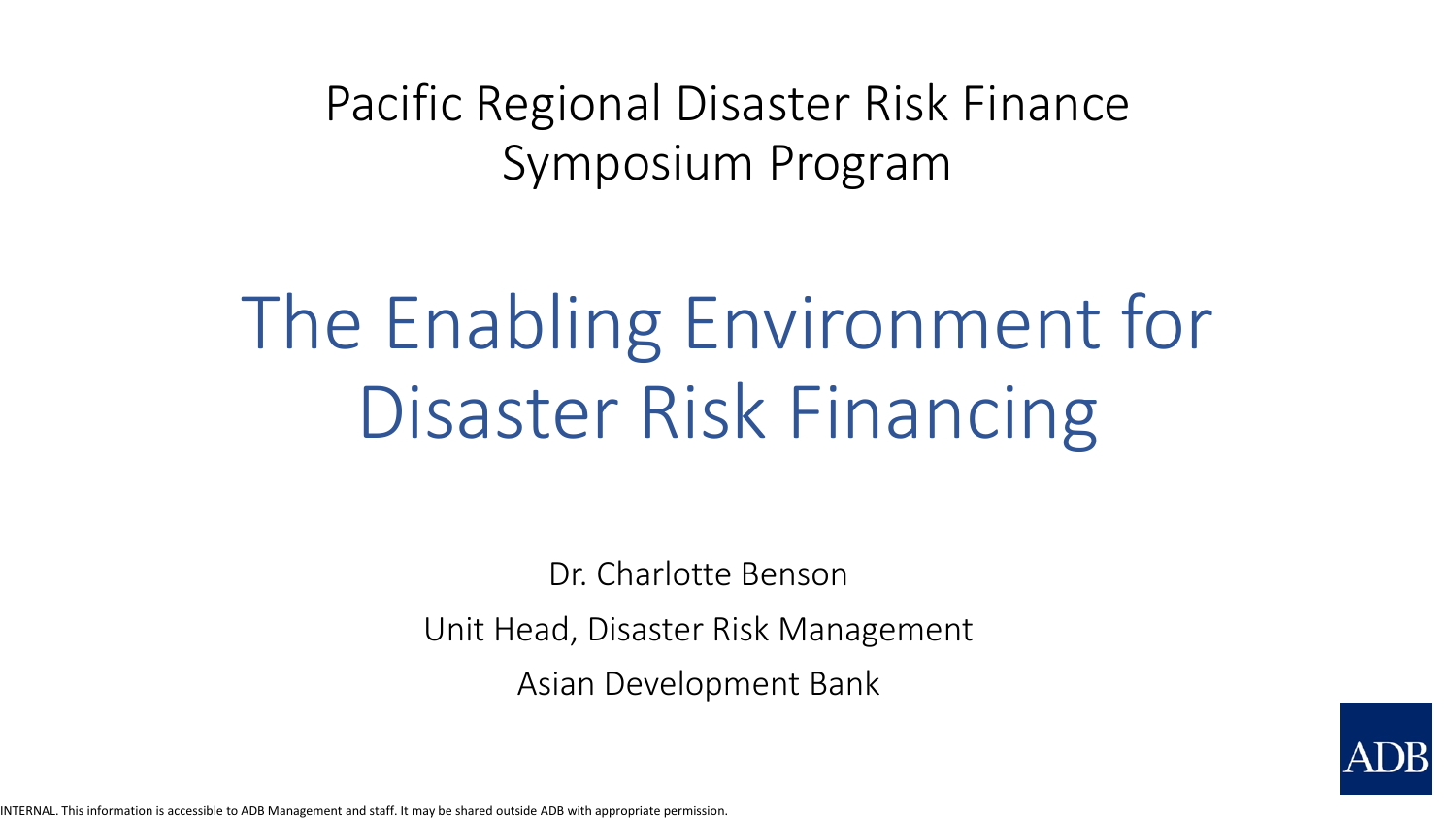# ADB's disaster risk financing goals

To enhance financial preparedness for disasters as an integrated part of a broader program of work to enhance disaster resilience:

- Ensuring timely, adequate and assured flows of post-disaster funding
- Enabling building back better
- Applying the most cost-effective bundle of instruments via a risk layered approach
- Smoothing recovery and reconstruction expenditure over time
- Embedding mechanisms to encourage risk reduction
- Stimulating the development of commercial risk transfer markets

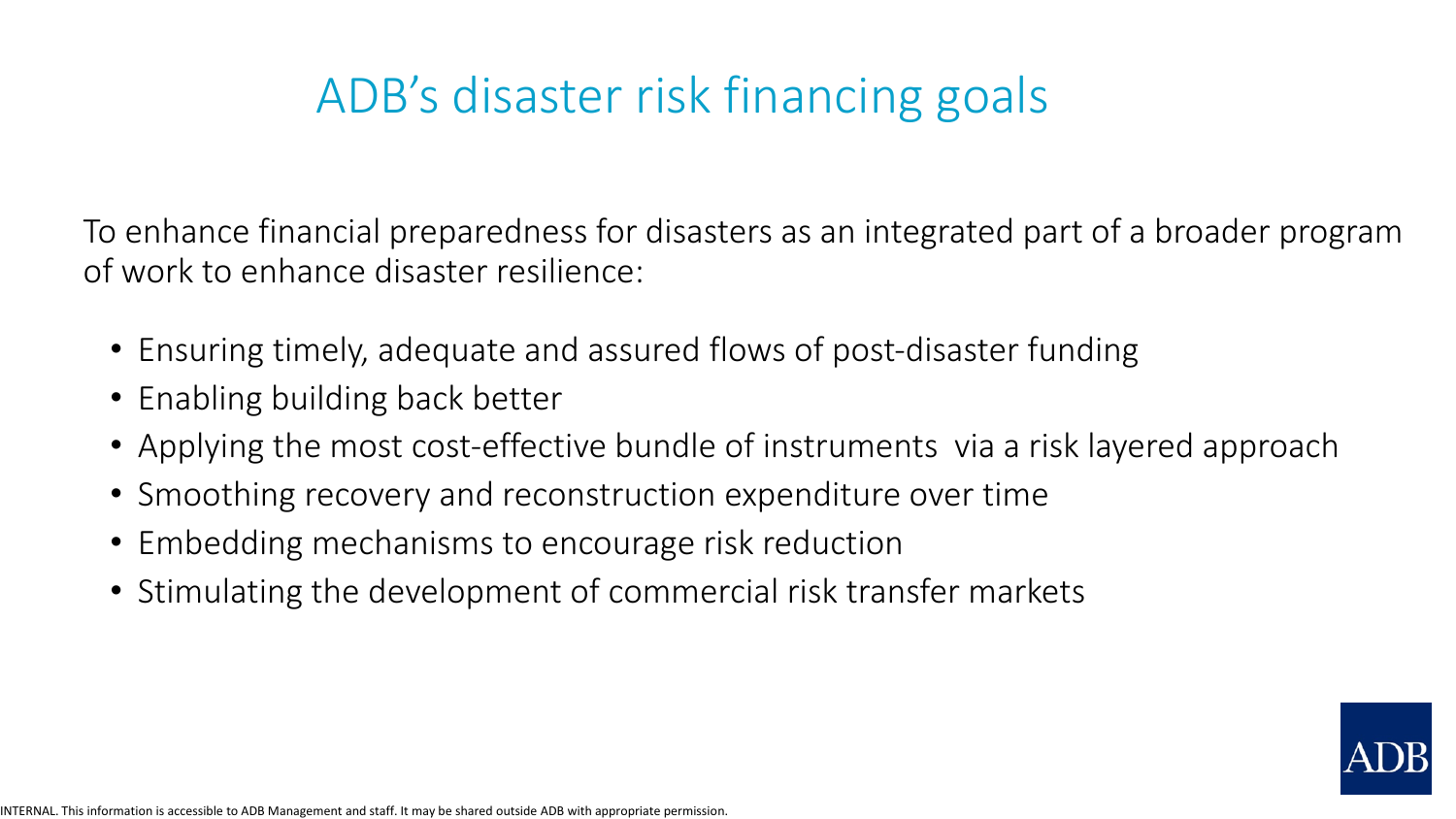### Post-disaster financing: risk layering in the Pacific



ADB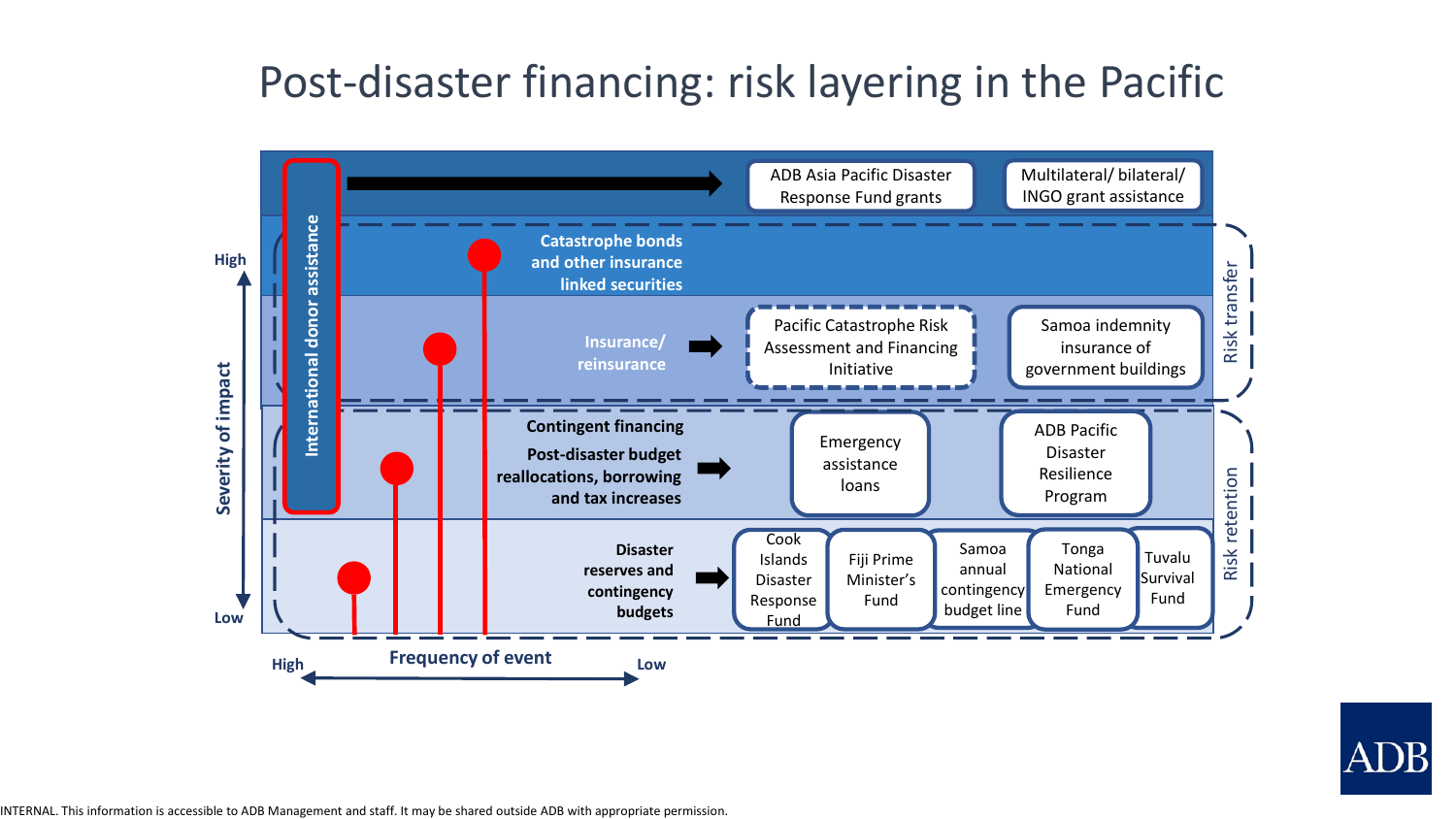## **Disaster risk financing tools**

#### Households

#### *Ex ante*

- Savings in cash and kind
- Insurance (property, lives, health)

#### *Ex post*

- Reductions in spending/ postponement of "big ticket" purchases
- Public assistance/social safety nets
- Support from relatives and friends
- Borrowing

#### Businesses

#### *Ex ante*

- Contingency reserves
- Insurance (property and other assets, business interruption)
- Capital market transactions

#### *Ex post*

- Delays in planned expansions/upgrades
- Public recovery assistance
- Tax breaks
- Borrowing

#### Governments

#### *Ex ante*

- Annual calamity funds
- Contingency reserves
- Contingent loans
- Insurance (public property, wider contingent liability)
- Capital market transactions

#### *Ex post*

- Budget reallocations
- Tax increases
- Public borrowing
- International assistance



INTERNAL. This information is accessible to ADB Management and staff. It may be shared outside ADB with appropriate permission.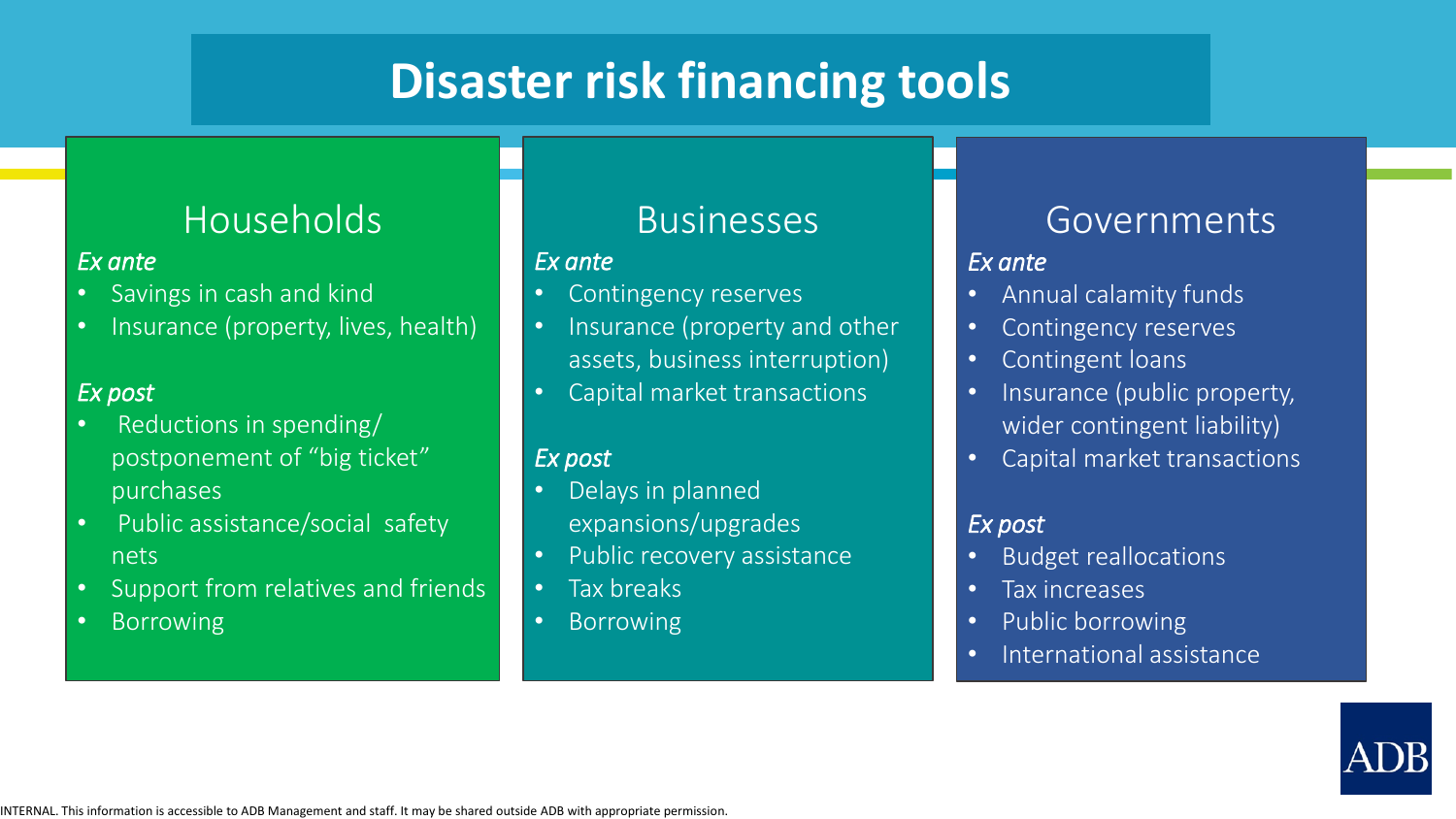#### In practice, however, the financial management of disaster risk remains less than optimal, particularly in developing countries.

### Sub-optimal arrangements exacerbate the economic and social consequences of disasters

be shared outside ADB with appr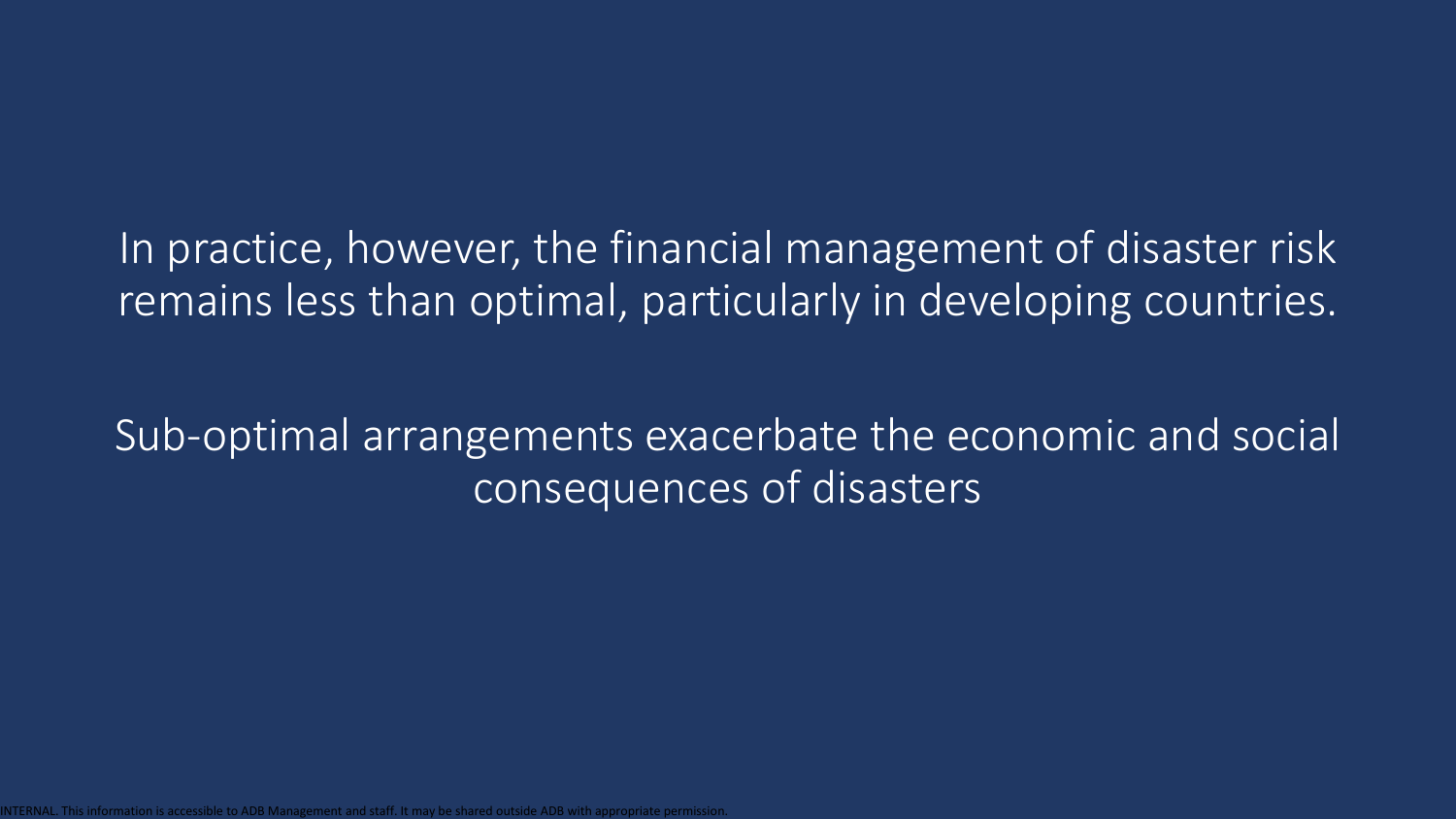### ADB TA9007 and TA6561: Strengthening the Enabling Environment for Disaster Risk Financing (Phases 1 and 2)

### Aim

To explore the current application of disaster risk financing solutions, related demand and supply constraints, and opportunities to strengthen the enabling environment

The country diagnostics focus on Cambodia, Fiji, Kyrgyz Republic, Nepal, Pakistan, Philippines, and Sri Lanka,

A standard methodology is applied to explore:

- current sovereign disaster risk financing practice
- disaster insurance markets and products, including levels of penetration, pricing methodologies, distribution channels etc.
- capital market solutions
- disaster risk financing regulatory, legislative, and tax regimes
- reinsurance practice and capacity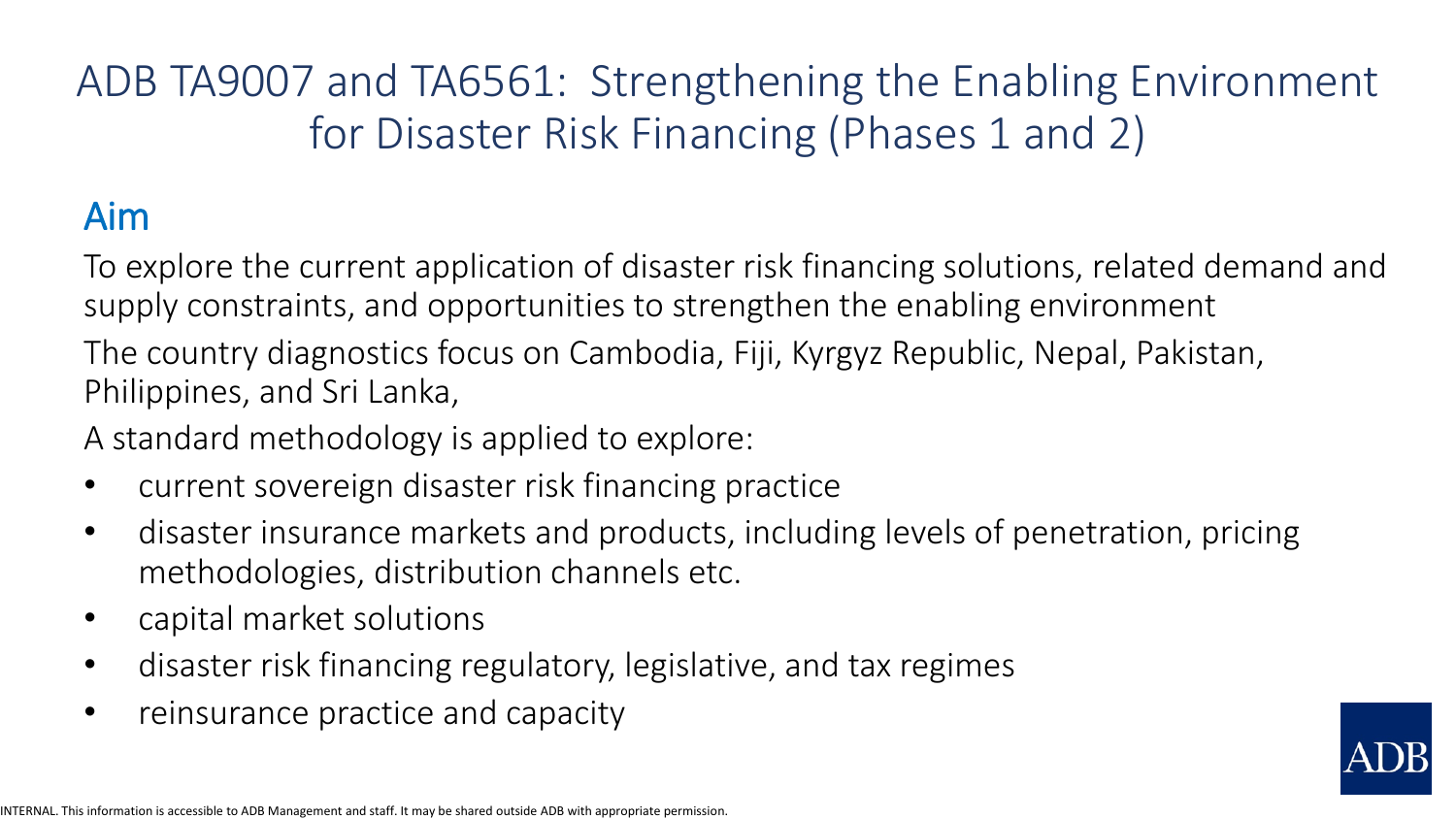# Assessment of the sovereign disaster risk financing landscape

#### Assessment of fiscal shocks associated with disasters:

- contingent liability of the government,
- fiscal risk assessment of disaster shocks
- public disclosure of disaster-related fiscal exposure



#### Existing disaster risk financing arrangements

- annual contingency budget,
- dedicated budget lines for disaster risk reduction,
- dedicated disaster reserve funds,
- line agency funding,
- contingent financing arrangements,
- insurance of public assets,
- any other forms of sovereign insurance
- risk transfer arrangements through capital markets

#### Ex post disaster risk financing:

- post-disaster budget reallocations,
- external assistance
- other ex post mechanisms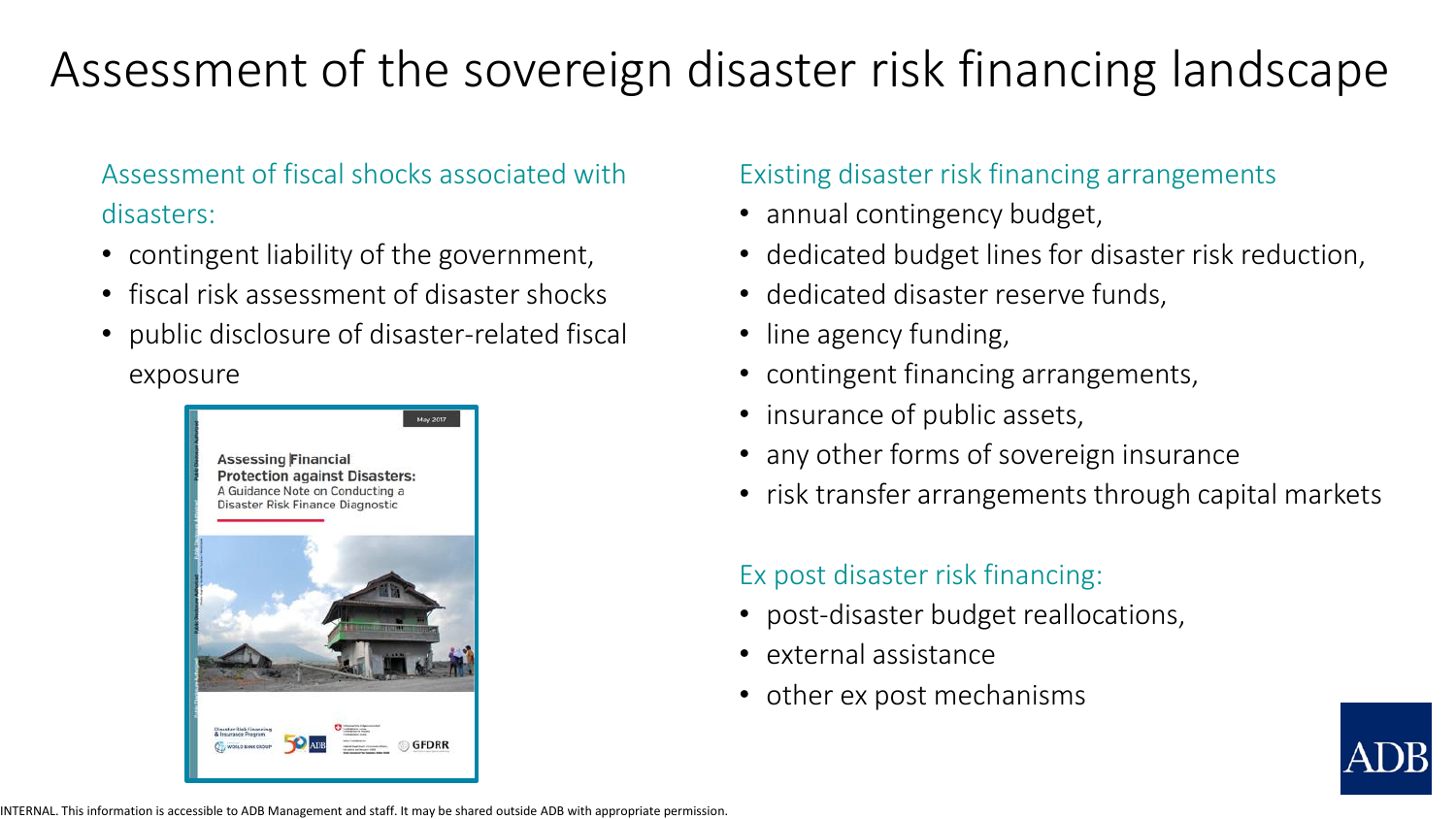Diagnostic framework: Key dimensions of the enabling environment for disaster risk financing

> A well-designed national disaster risk financing strategy includes measures to strengthen the enabling environment

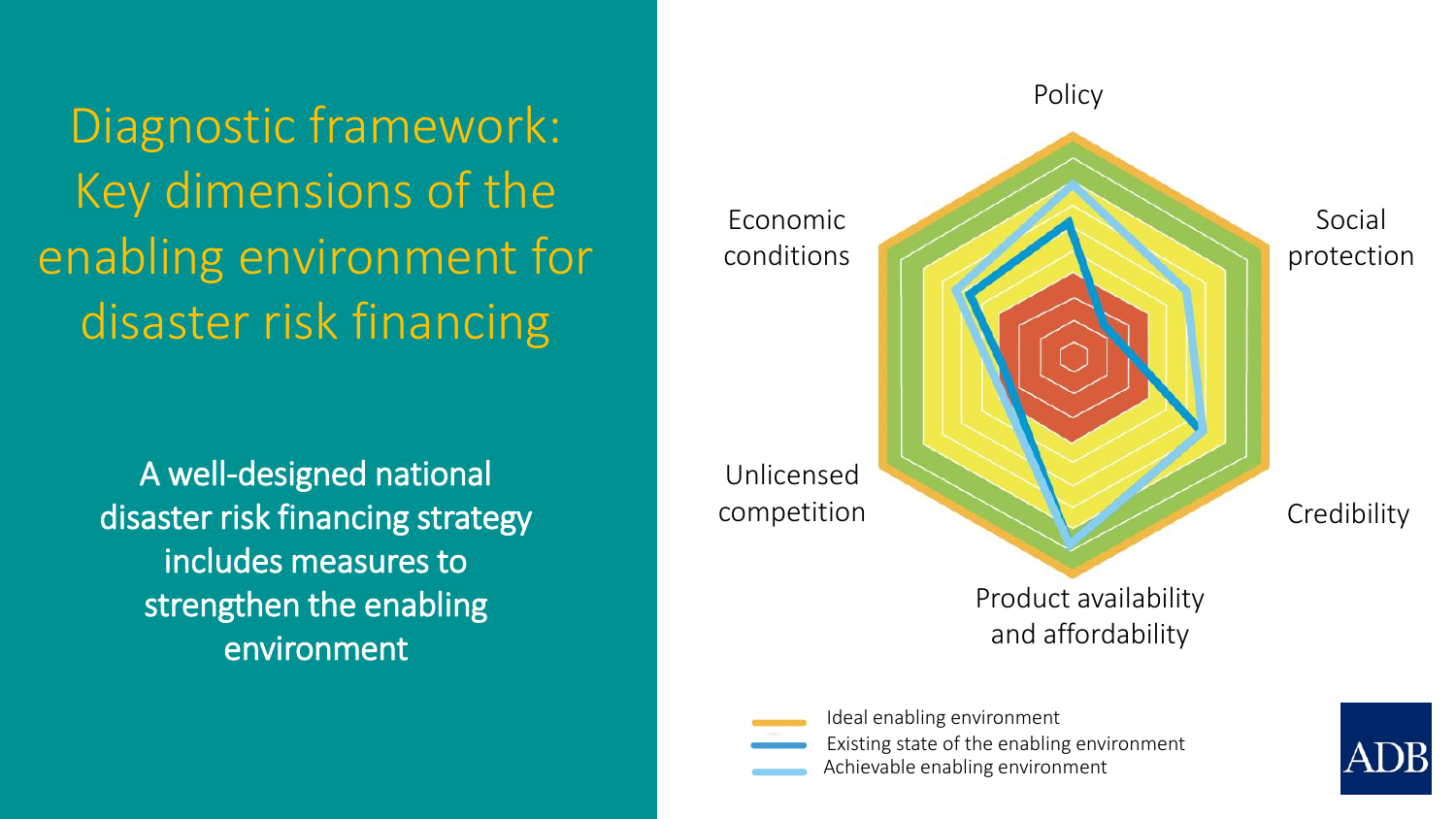### **Government policy and strategy**



- Comprehensive disaster risk management (DRM) policies and their effective implementation
- Comprehensive national disaster risk financing strategy
- Effective insurance, reinsurance and capital market (IRCM) policy formulation and execution
- Tax incentives for users and providers of IRCM solutions
- Premium subsidies for low-income and vulnerable groups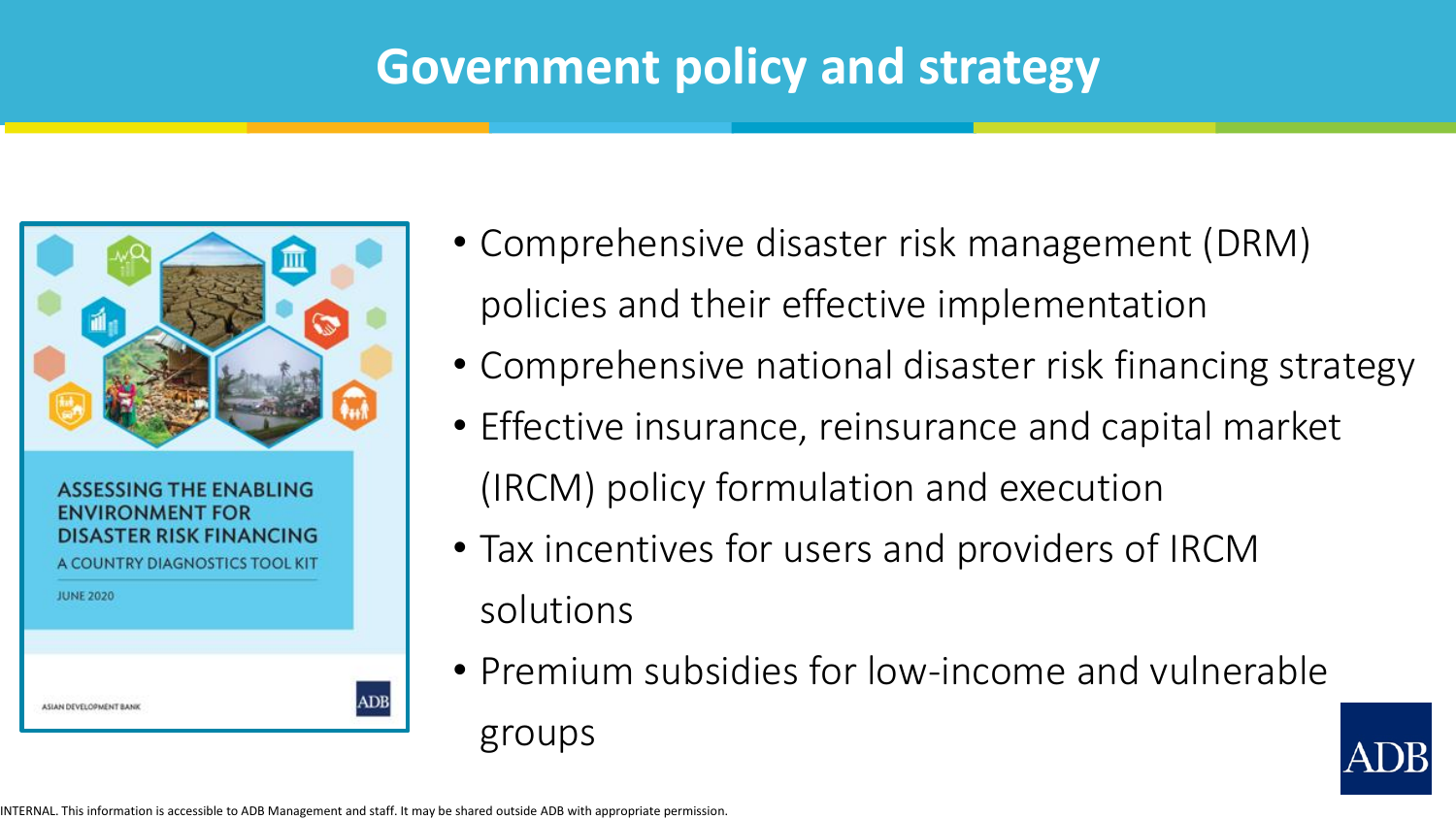### **Economic conditions and other support factors**

- An expanding economy and low inflation
- Well-developed insurance and capital markets
- Comprehensive disaster risk data
- Professional financial services
- Strong government technical DRM capacity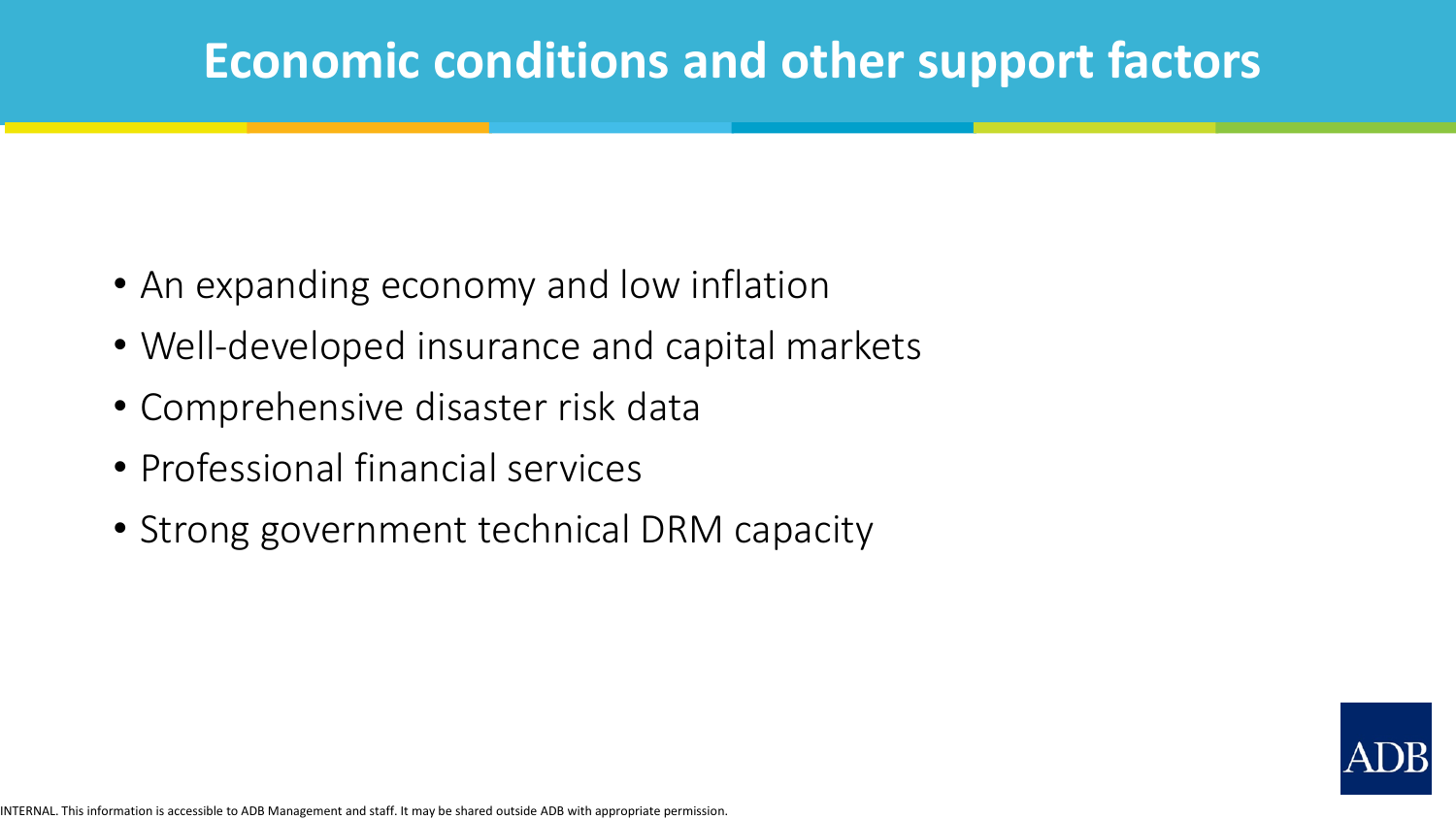## **Product attractiveness (availability and affordability)**

- Appropriate disaster insurance products
- Consumer-friendly products and services
- Strong consumer awareness
- Mandatory market-based insurance for disaster risks
- Mandatory international reinsurance or retrocession for disaster risks
- Use of capital market solutions

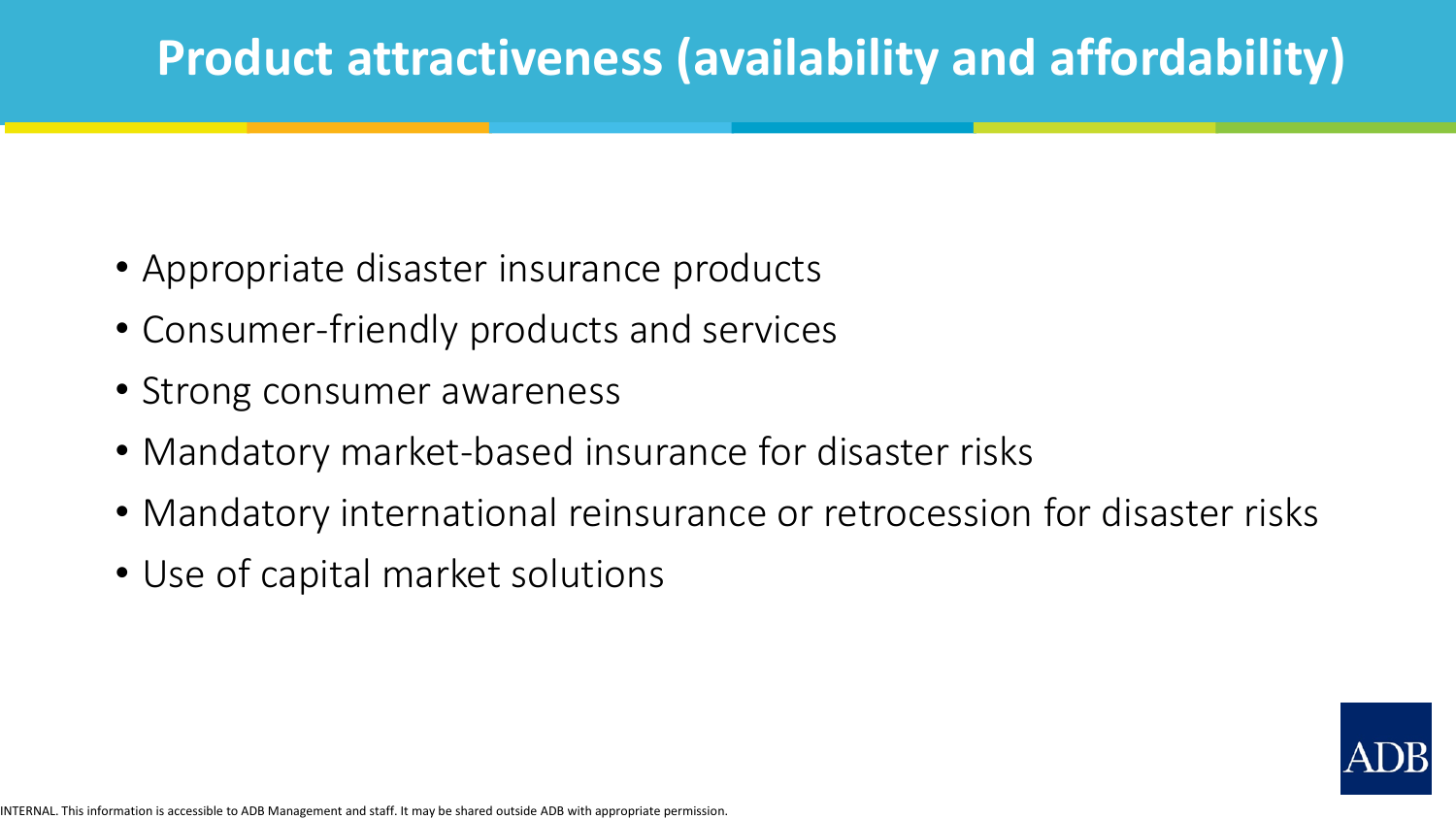### **Credibility of insurance and capital market stakeholders**

- Reputable regulator
- Solvent insurance and capital market players
- Fair pricing and claims-paying culture
- Understandable products
- Accessible and effective complaints and redress mechanisms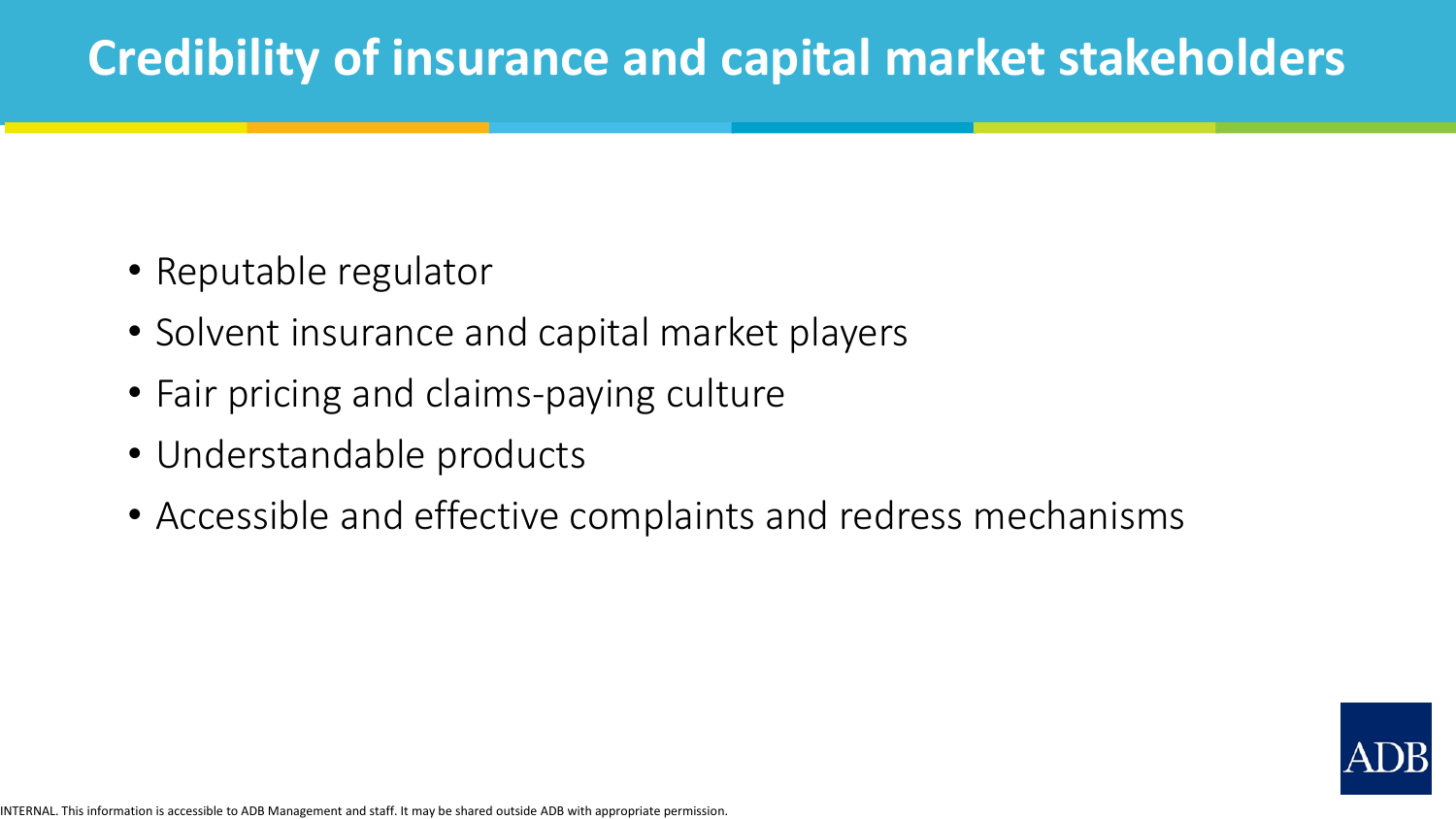#### Social protection

- Effective social protection strategy
- Public coverage of nontransferable risks

### Unlicensed competition

• Strict criteria governing unlicensed competition